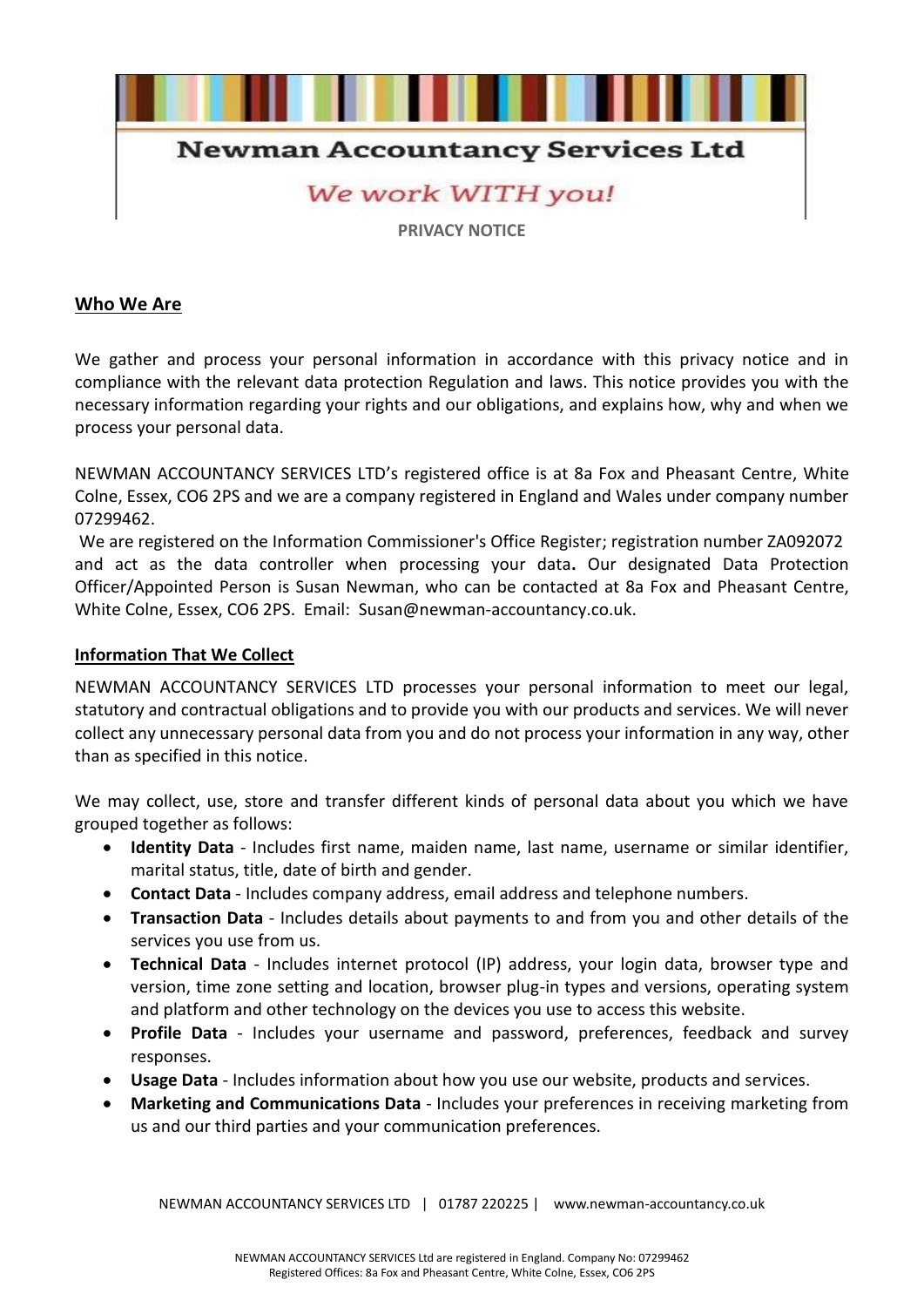We do not collect any **Special Categories of Personal Data** about you (this includes details about your race or ethnicity, religious or philosophical beliefs, sex life, sexual orientation, political opinions, trade union membership, information about your health and genetic and biometric data). Nor do we collect any information about criminal convictions and offences.

## **How we collect that Information:**

We use different methods to collect data from and about you including:

**Direct interactions.** You may give us your Identity / Contact data by filling in forms or by corresponding with us by post, phone, email or otherwise. This includes personal data you provide when you:

- apply for our products or services
- create an account on our website
- subscribe to our service or publications
- request marketing to be sent to you
- enter a survey
- give us some feedback.

**Automated technologies or interactions.** As you interact with our website, we may automatically collect Technical Data about your equipment, browsing actions and patterns. We collect this personal data by using cookies, server logs and other similar technologies. Please see our cookie policy for further details.

#### **Third parties or publicly available sources.**

We may receive personal data about you from various third parties, including technical data from the following parties:

- analytics providers [such as Google based outside the EU]
- advertising networks [such as Google based outside the EU]
- search information providers [such as Google based outside the EU].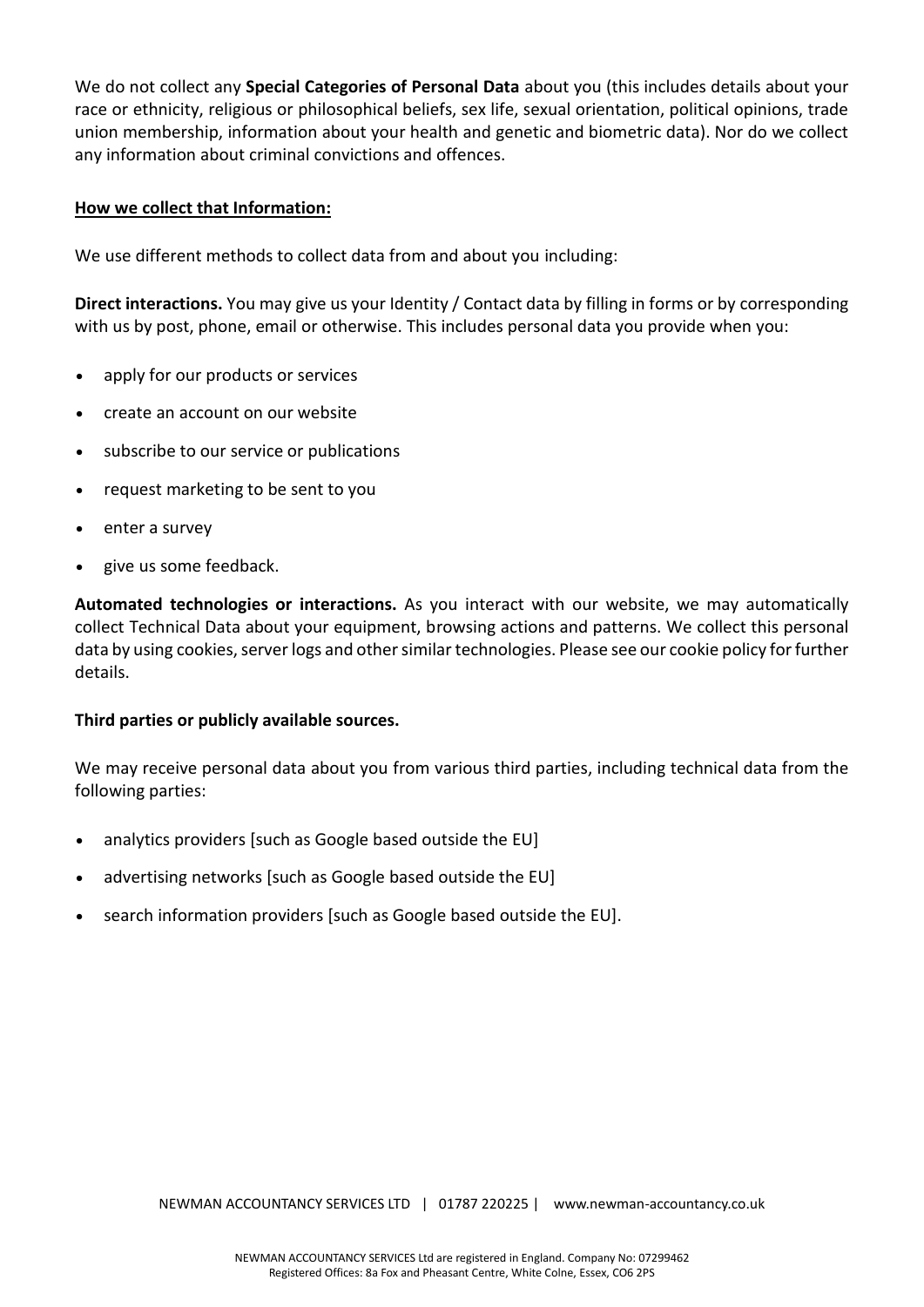# **How We Use Your Personal Data**

NEWMAN ACCOUNTANCY SERVICES LTD takes your privacy very seriously and will never disclose, share or sell your data without your consent; unless required to do so by law. We only retain your data for as long as is necessary and for the purpose(s) specified in this notice. Where you have consented to us providing you with promotional offers and marketing, you are free to withdraw this consent at any time. The purposes and reasons for processing your personal data are detailed below: -

| Purpose/Activity                                                                                                                                                                                                             | Type of data                                                                                       | Lawful basis for processing including basis of<br>legitimate interest                                                                                                                                                                                          |
|------------------------------------------------------------------------------------------------------------------------------------------------------------------------------------------------------------------------------|----------------------------------------------------------------------------------------------------|----------------------------------------------------------------------------------------------------------------------------------------------------------------------------------------------------------------------------------------------------------------|
| To perform our services to you .<br>including:<br>Producing<br>annual.<br>your<br>$\bullet$<br>accounts and tax calculations<br>Manage payments, fees and<br>charges<br>Collect and recover money<br>$\bullet$<br>owed to us | Identity<br>Contact<br>Financial<br>Transaction<br>$\bullet$<br>Marketing<br>and<br>Communications | Performance of a contract with you<br>$\bullet$<br>Necessary for our legitimate interests<br>$\bullet$<br>(to recover debts due to us)                                                                                                                         |
| To manage our relationship with •<br>you which will include:<br>Notifying you about changes.<br>$\bullet$<br>to our terms or privacy policy<br>Asking you to leave a review or<br>survey                                     | Identity<br>Contact<br>Profile<br>Marketing<br>and<br>$\bullet$<br>Communications                  | Performance of a contract with you<br>$\bullet$<br>Necessary to comply with a legal<br>$\bullet$<br>obligation<br>Necessary for our legitimate interests<br>(to keep our records updated and to<br>study how customers<br>use<br>our<br>products/services)     |
| To enable you to complete a •<br>survey                                                                                                                                                                                      | Identity<br>Contact<br>Profile<br>Usage<br>Marketing<br>and<br>Communications                      | Performance of a contract with you<br>Necessary for our legitimate interests<br>$\bullet$<br>(to study how customers use our<br>products/services, to develop them and<br>grow our business)                                                                   |
| To administer and protect our .<br>this<br>and<br>website<br>business<br>(including troubleshooting, data<br>analysis,<br>testing,<br>system<br>maintenance, support, reporting<br>and hosting of data)                      | Identity<br>Contact<br><b>Technical</b>                                                            | Necessary for our legitimate interests<br>$\bullet$<br>(for running our business, provision of<br>administration and IT services, network<br>security, to prevent fraud and in the<br>context of a business reorganisation or<br>group restructuring exercise) |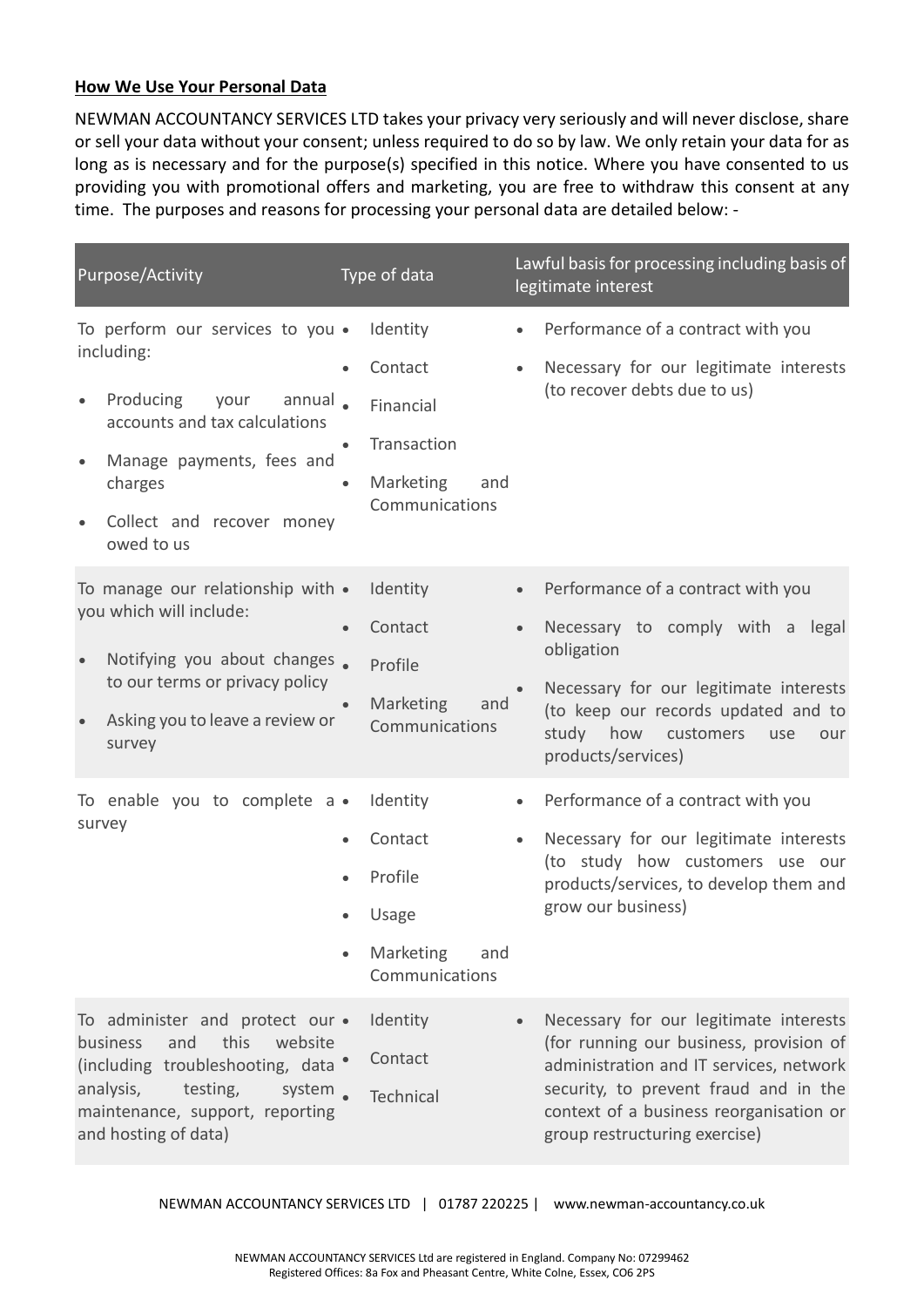| Purpose/Activity                                                                                                                 | Type of data                                      | Lawful basis for processing including basis of<br>legitimate interest                                                                                                                                                   |
|----------------------------------------------------------------------------------------------------------------------------------|---------------------------------------------------|-------------------------------------------------------------------------------------------------------------------------------------------------------------------------------------------------------------------------|
|                                                                                                                                  |                                                   | Necessary to comply with a<br>legal<br>$\bullet$<br>obligation                                                                                                                                                          |
| To use data analytics to improve •<br>our website, products/services,<br>marketing, customer relationships<br>and experiences    | <b>Technical</b><br>Usage                         | Necessary for our legitimate interests (to<br>define types of customers for our products<br>and services, to keep our website updated<br>and relevant, to develop our business and to<br>inform our marketing strategy) |
| suggestions and •<br>make<br>To<br>recommendations to you about<br>goods or services that may be of $\bullet$<br>interest to you | Identity<br>Contact<br>Technical/Usage<br>Profile | Necessary for our legitimate interests (to<br>develop our products/services and grow our<br>business)                                                                                                                   |

## **Your Rights**

You have the right to access any personal information that NEWMAN ACCOUNTANCY SERVICES LTD processes about you and to request information about: -

- What personal data we hold about you
- The purposes of the processing
- The categories of personal data concerned
- The recipients to whom the personal data has/will be disclosed
- How long we intend to store your personal data for
- If we did not collect the data directly from you, information about the source

If you believe that we hold any incomplete or inaccurate data about you, you have the right to ask us to correct and/or complete the information and we will strive to do so as quickly as possible; unless there is a valid reason for not doing so, at which point you will be notified.

You also have the right to request erasure of your personal data or to restrict processing (*where applicable)* in accordance with the data protection laws; as well as to object to any direct marketing from us. Where applicable, you have the right to data portability of your information and the right to be informed about any automated decision-making we may use.

If we receive a request from you to exercise any of the above rights, we may ask you to verify your identity before acting on the request; this is to ensure that your data is protected and kept secure.

#### **Sharing and Disclosing Your Personal Information**

We do not share or disclose any of your personal information without your consent, other than for the purposes specified in this notice or where there is a legal requirement. NEWMAN ACCOUNTANCY SERVICES LTD uses third-parties to provide the below services and business functions; however, all processors acting on our behalf only process your data in accordance with instructions from us and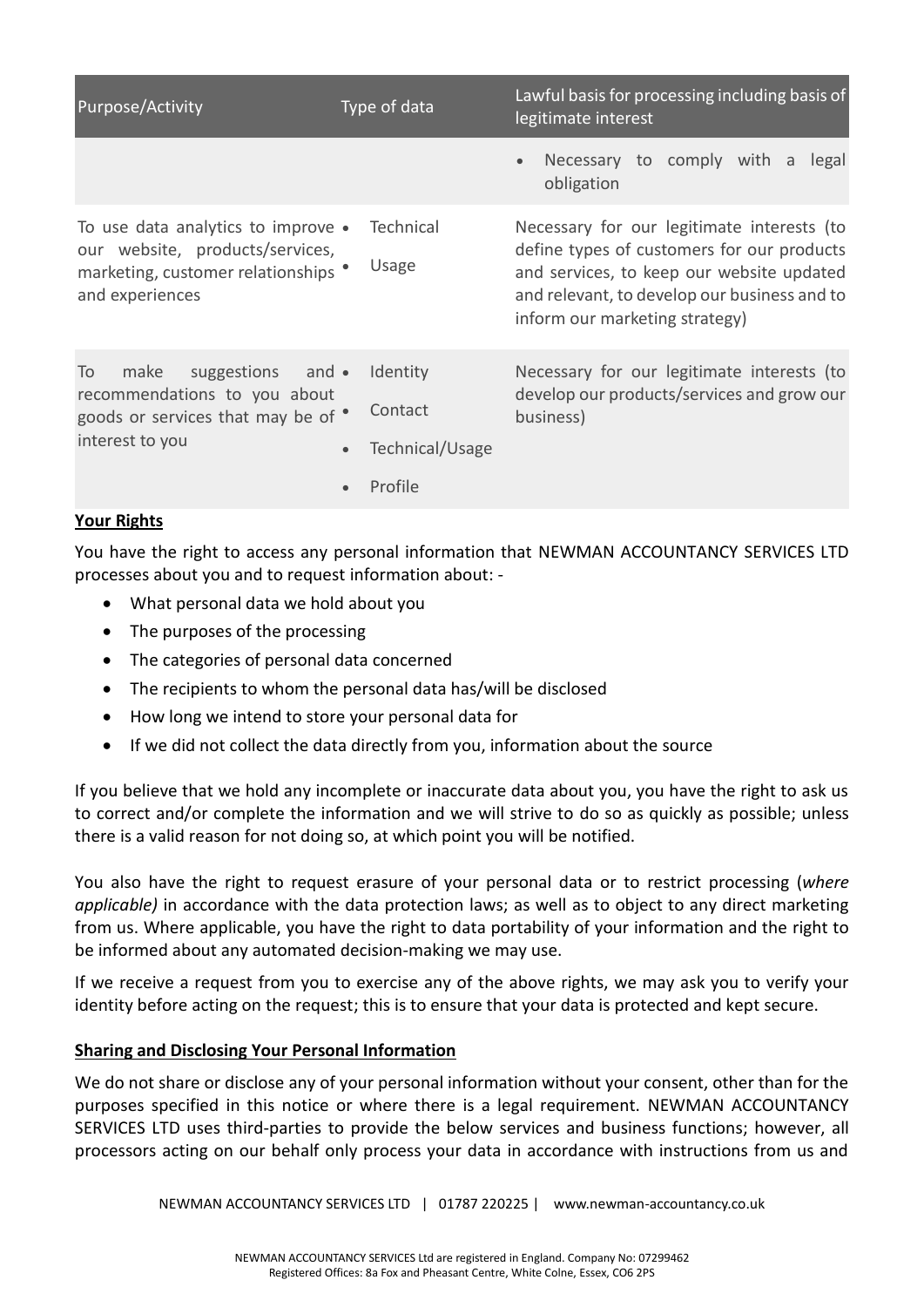comply fully with this privacy notice, the data protection laws and any other appropriate confidentiality and security measures.

# **Safeguarding Measures**

NEWMAN ACCOUNTANCY SERVICES LTD takes your privacy seriously and takes every reasonable measure and precaution to protect and secure your personal data. We work hard to protect you and your information from unauthorised access, alteration, disclosure or destruction and have several layers of security measures in place

# **Transfers Outside the EU**

NEWMAN ACCOUNTANCY SERVICES LTD utilise some products or services (*or parts of them*) that may be hosted/stored in non-EU countries**,** which means that we may transfer any information which is submitted by you through the website outside the European Economic Area ("EEA") for the below purposes: -

Google, Dropbox, Website hosting etc

Therefore, when you use our website/send us an email/sign up to our newsletter etc, the personal information you submit may be stored on servers which are hosted in non-EU countries. Where this is the case, we will take steps to ensure that those providers use the necessary level of protection for your information and abide by strict agreements and measures set out by NEWMAN ACCOUNTANCY SERVICES LTD to protect your data and comply with the relevant data protection laws.

## **Consequences of Not Providing Your Data**

You are not obligated to provide your personal information to NEWMAN ACCOUNTANCY SERVICES LTD, however, as this information is required for us to provide you with our services and legitimate interests, we will not be able to offer some/all our services without it.

# **Legitimate Interests**

As noted in the *'How We Use Your Personal Data'* section of this notice, we occasionally process your personal information under the legitimate interests' legal basis. Where this is the case, we have carried out a thorough Legitimate Interests' Assessment (LIA) to ensure that we have weighed your interests and any risk posed to you against our own interests; ensuring that they are proportionate and appropriate.

We use the legitimate interests' legal basis for processing your financial information for tax, legal and compliance purposes, as agreed in our engagement letters and terms of business.

#### **How Long We Keep Your Data**

NEWMAN ACCOUNTANCY SERVICES LTD only ever retains personal information for as long as is necessary and we have strict review and retention policies in place to meet these obligations. We are required under UK tax law to keep your basic personal data *(name, address, contact details*) for a minimum of 7 years after which time it will be destroyed.

Where you have consented to us using your details for direct marketing, we will keep such data until you notify us otherwise and/or withdraw your consent.